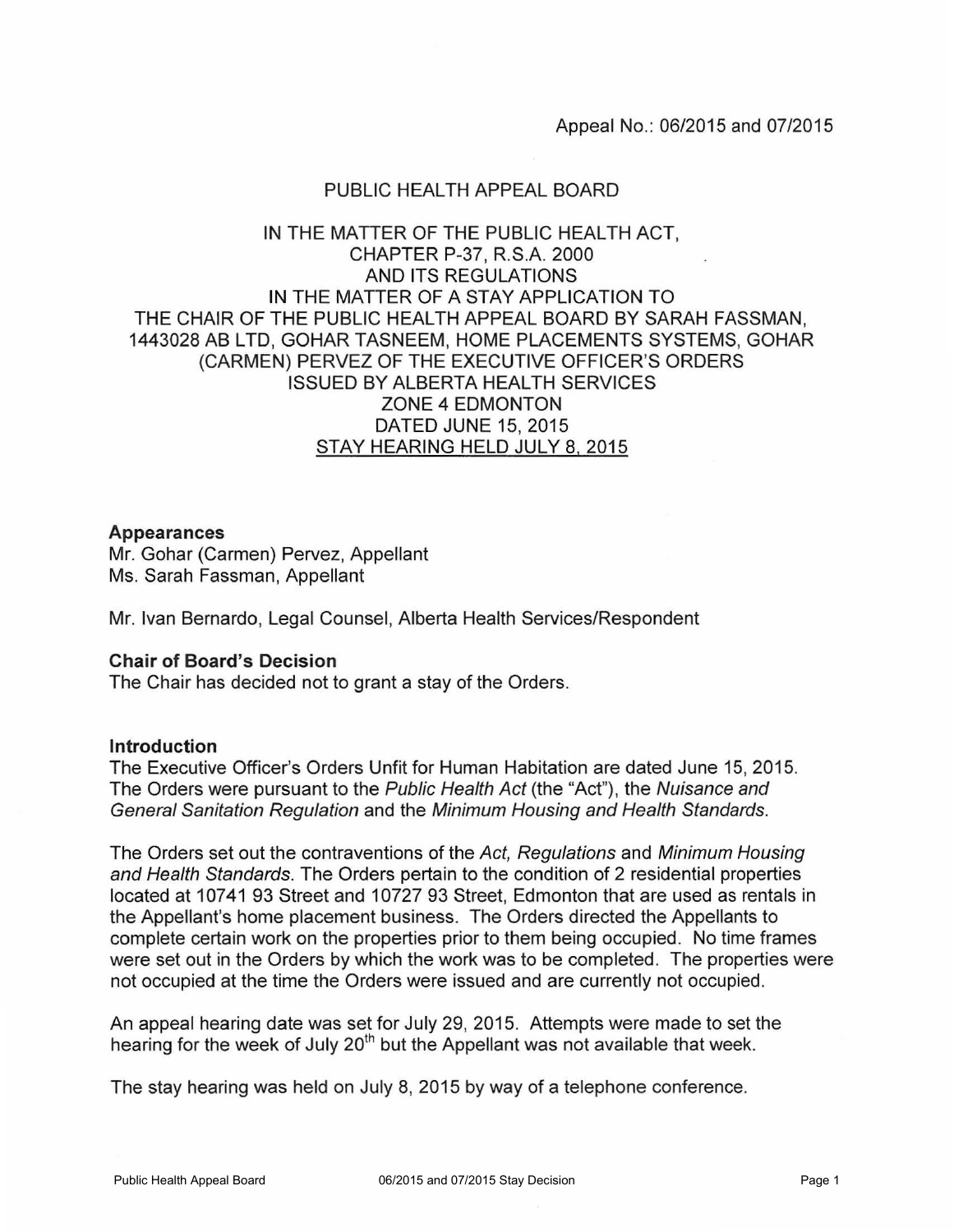#### **Issue**

Whether a stay of the Executive Officer's Orders dated June 15, 2015 ought to be granted.

### **Appellant's Submissions**

The Appellant submitted that the process by which the Orders were granted was unfair and there was an abuse of process. The properties were not rented as renovations and repairs were going to be completed and the premises had been boarded up.

The Appellant submitted that he was unable to rent the properties out now even though most of the repairs had been completed. He also submitted that the Orders set an unfair precedent and this could affect him in the future as he had other rental properties.

In addition, the Appellant would suffer harm as he could not have trades people work on the property because of the requirement to have the air quality of the premises tested prior to other work being completed.

## **Alberta Health Services' Submissions**

Alberta Health Services submitted that the Appellant did not meet the test set out for granting a stay by the Supreme Court of Canada in RJR MacDonald Inc. v. Canada (Attorney General), [1994] 1 S.C.R. 311.

Alberta Health Services submitted that the Appellant failed to show that irreparable harm would result to the Appellant if the stay was not granted.

In addition, the Respondent submitted that when weighing the balance of inconveniences that would result if the stay was or was not granted, the Public Health concerns resulting from a stay being granted outweighed the inconveniences of the Appellant in the event a stay was granted.

### **Reasons**

The Board is empowered to grant a stay pursuant to section 6 of the Public Health Act. This section states:

An appeal taken pursuant to section 5 does not operate as a stay of the decision appealed from except so far as the chair or vice-chair of the Board so directs.

The test for a stay is set out in the Supreme Court of Canada decision in RJR MacDonald. It is a 3 part test that can be summarized as follows:

- 1. Is there a serious question to be tried.
- 2. Would the Appellant suffer irreparable harm if the stay was not granted.
- 3. Assess the balance of inconvenience to the Appellant and Respondent- the inconvenience to the Respondent if the stay is granted and the inconvenience to